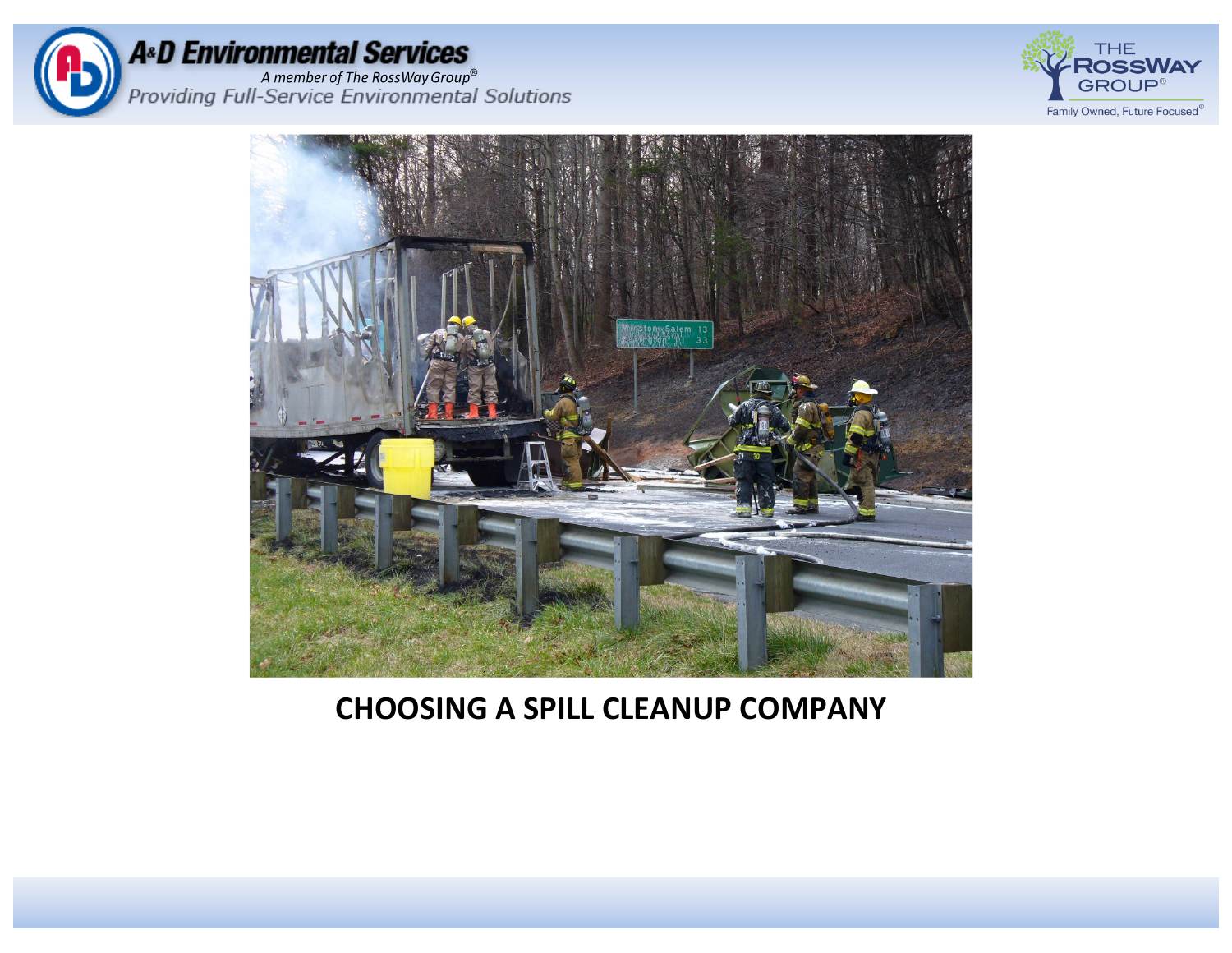



### Ask Yourself...

- If required to have an SPCC Plan, is it up to date?
- Does my SPCC Plan name an emergency response provider?
- Does the emergency response provider know that they are named in my SPCC?
- Do I have a contract in place to include terms and conditions, liability protection, insurance information, and pricing?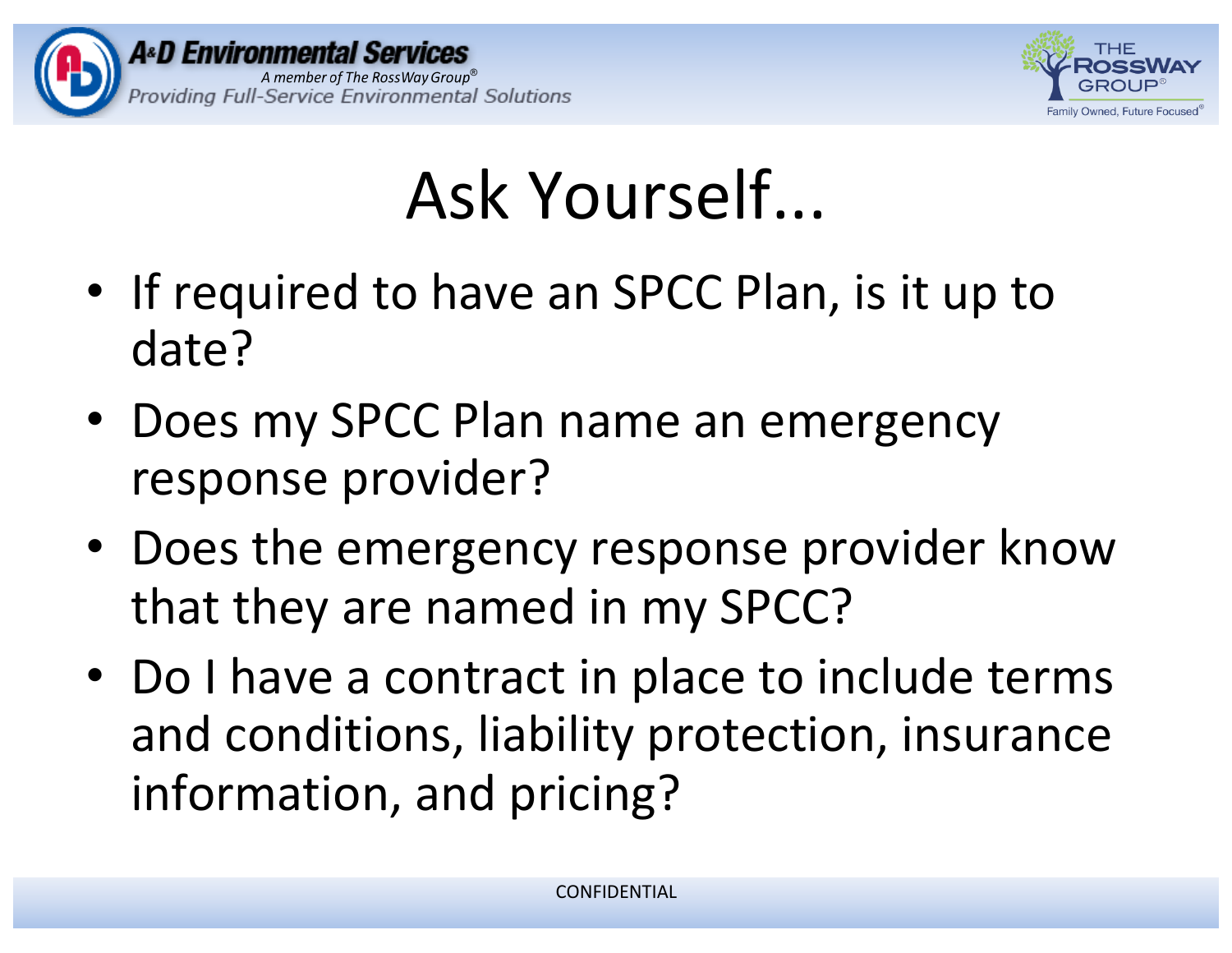



# Considerations

- Research ER providers in the area.
- Check references.
- Perform an audit.
	- Training records.
	- $-$  Equipment and PPE reasonably accessible.
	- Twenty four hour live phone coverage.
- Negotiate a service agreement/contract to include pricing.
- Waste management.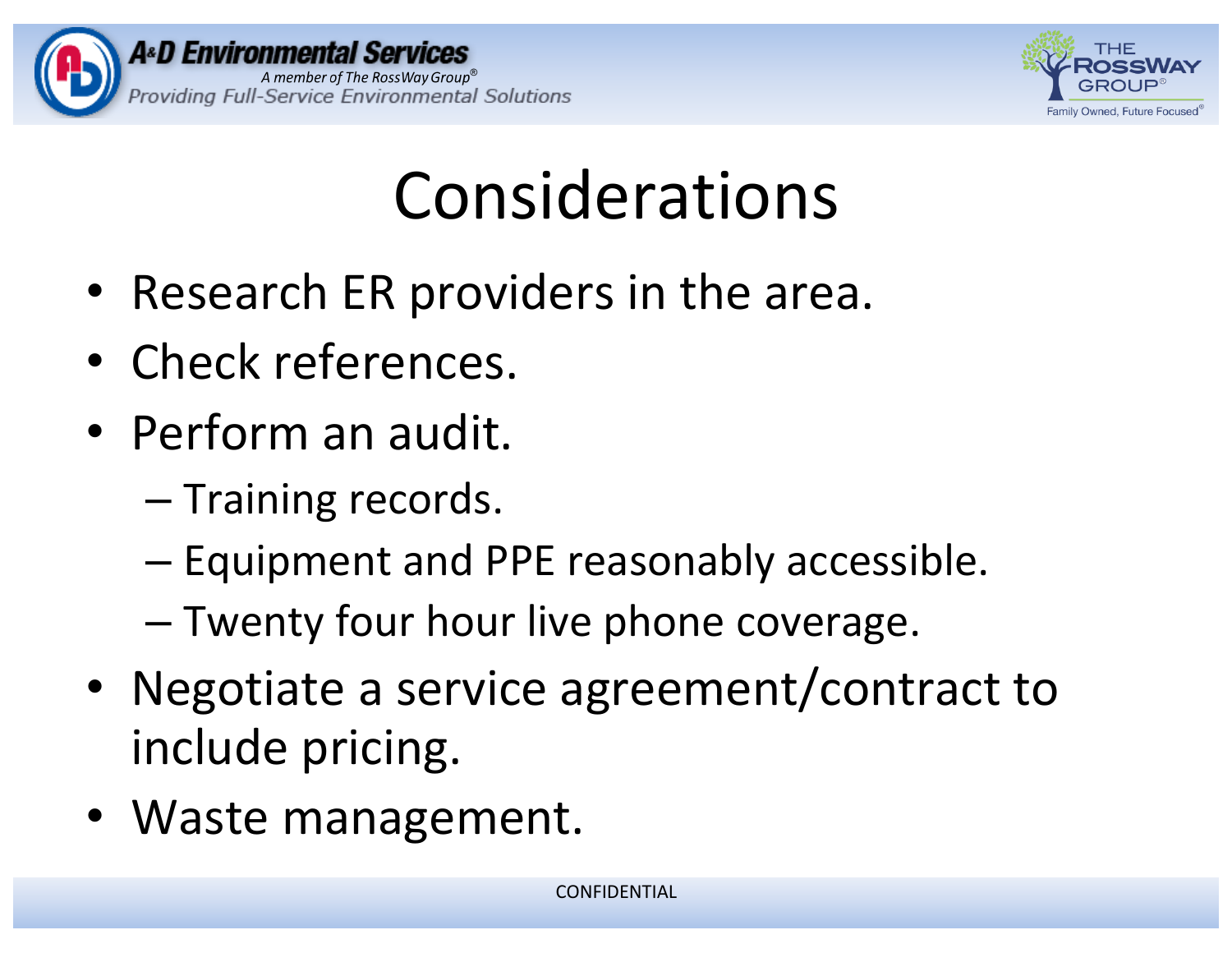



## Prepare

- Choose a primary vendor and a backup.
- Invite vendor(s) to facility to develop relationship and allow vendor to become familiar with the facility.
- Perform table top spill drill on routine basis.
- Provide vendor(s) with SDSs, plant map, and decision maker contact list.
- Introduce vendor to plant ER team.
- Train employees.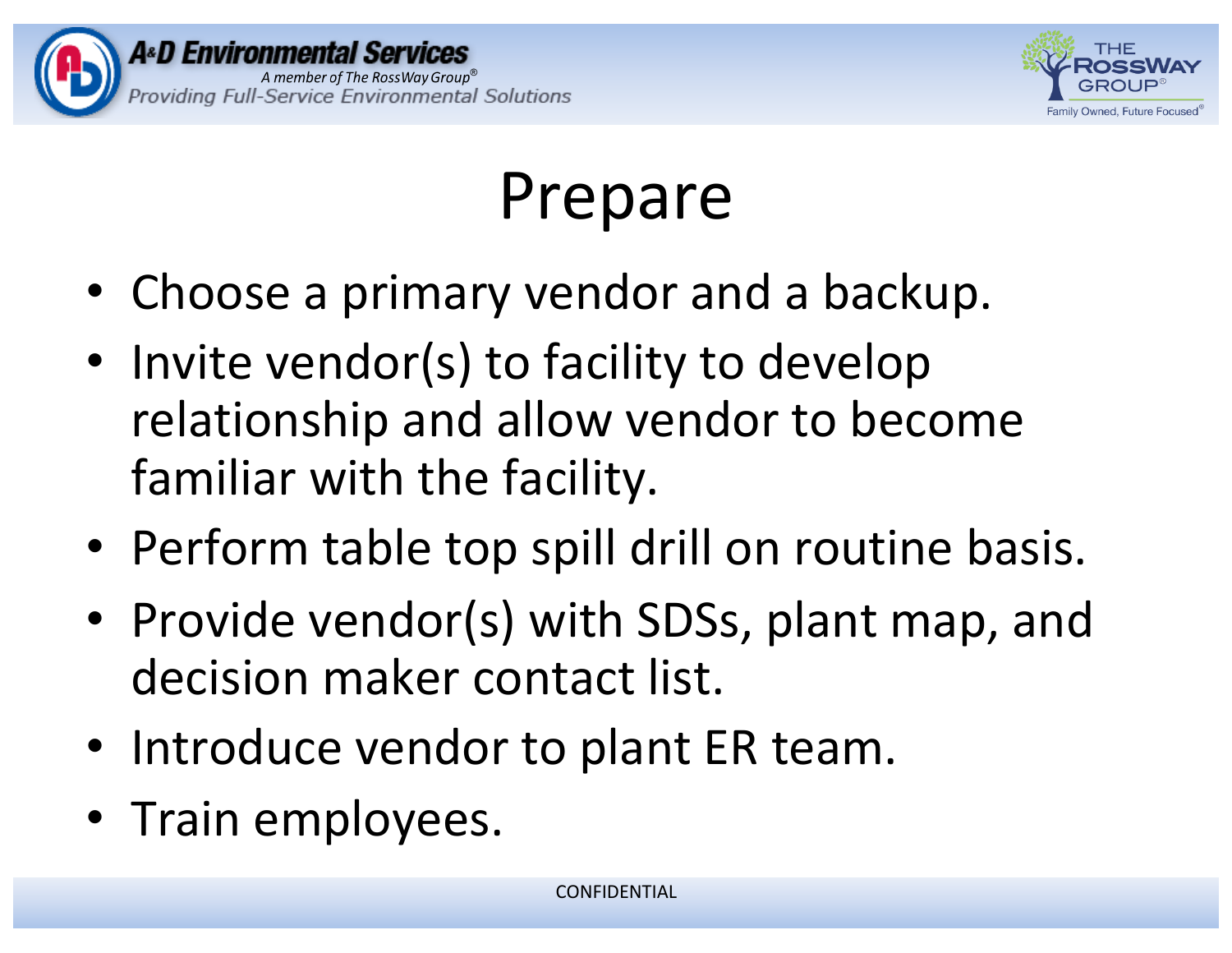



# Scope, Schedule, Budget

- Spills can't be predicted, but planning for them is critical.
- Include spill responder(s) in all facets of spill response planning.

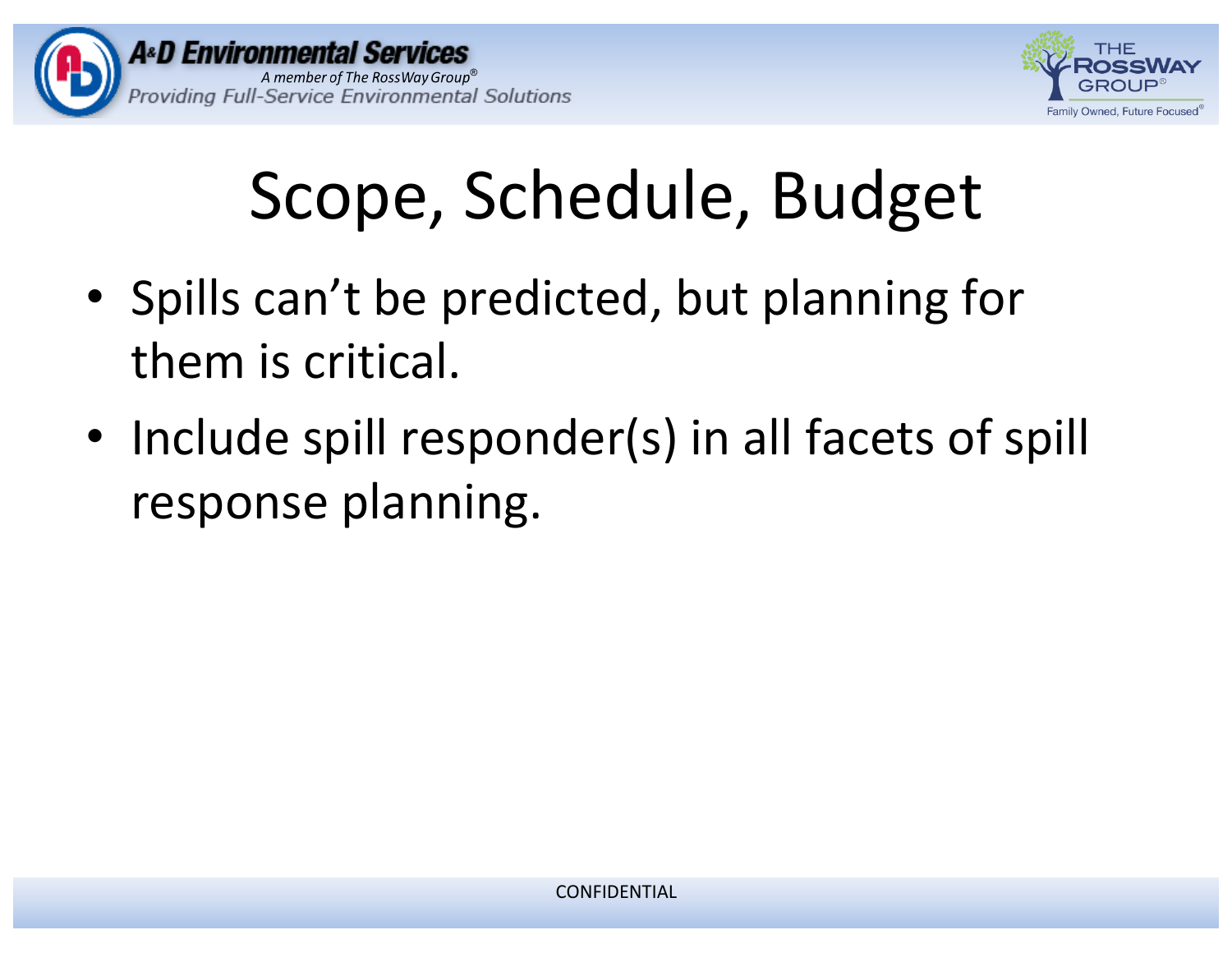



### Who we are

- Incorporated in 1992
- Joined The RossWay Group<sup>®</sup> of companies in 2015
- Headquartered in High Point, NC
- **Five Core Services** 
	- Remediation
	- Waste Management
	- Industrial Services
	- Transportation
	- Environmental Spill Response